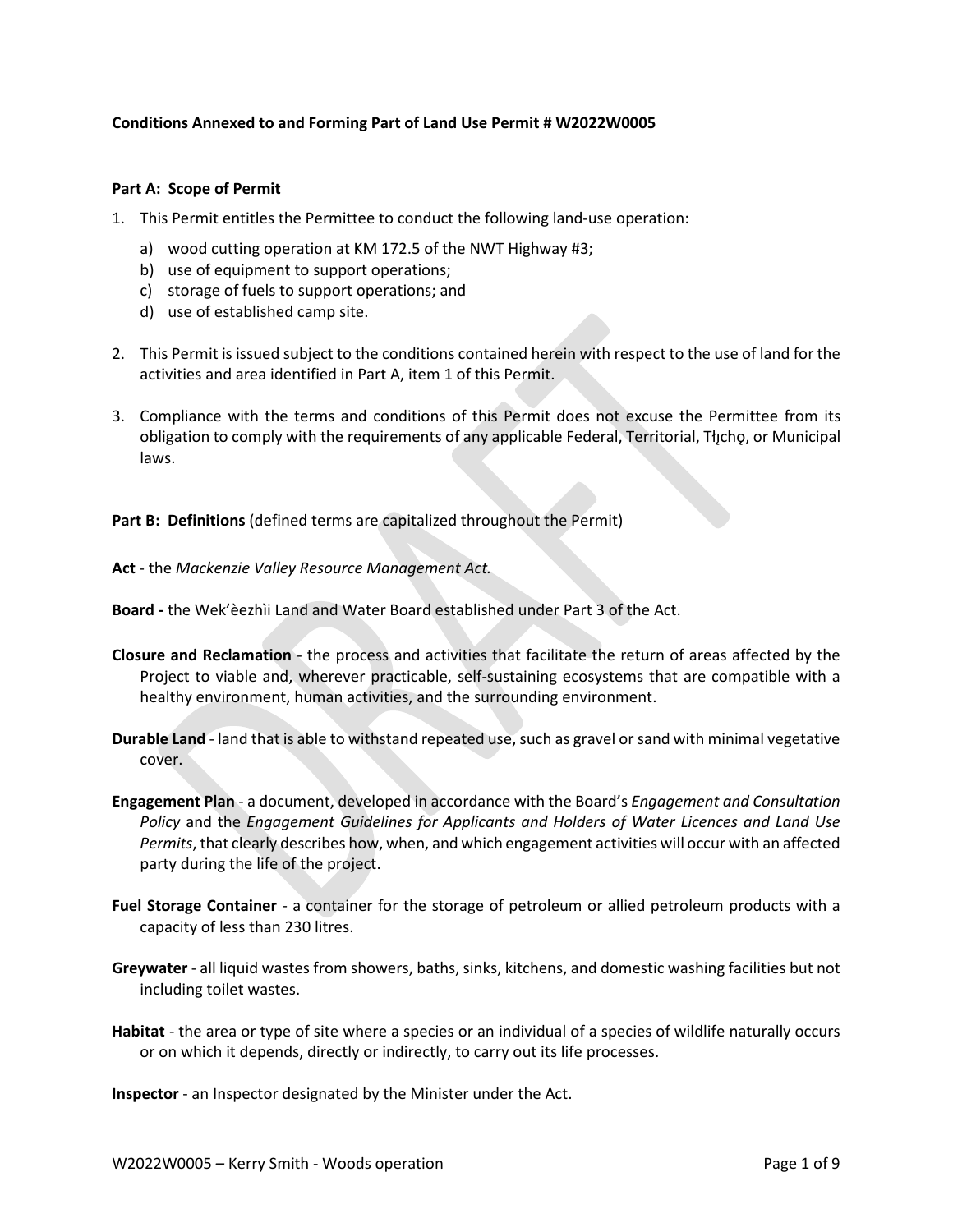- **Minister** the Minister of Indian Affairs and Northern Development Canada or the Minister of the Government of the Northwest Territories – Department of Lands, as the case may be.
- **Ordinary High-Water Mark**  the usual or average level to which a body of water rises at its highest point and remains for sufficient time so as to change the characteristics of the land. In flowing waters (rivers, streams) this refers to the "active channel/bank-full level" which is often the 1:2 year flood flow return level. In inland lakes, wetlands, or marine environments, it refers to those parts of the Watercourse bed and banks that are frequently flooded by water so as to leave a mark on the land and where the natural vegetation changes from predominately aquatic vegetation to terrestrial vegetation (excepting water tolerant species). For reservoirs, this refers to normal high operating levels (full supply level).

**Permittee -** the holder of this permit.

- **Progressive Reclamation**  Closure and Reclamation activities conducted during the operating phase of the project.
- **Secondary Containment** containment that prevents liquids that leak from Fuel Storage Tanks or containers from reaching outside the containment area and includes double-walled Tanks, piping, liners, and impermeable barriers.

**Sewage** - all toilet wastes and Greywater.

- **Spill Contingency Plan** a document, developed in accordance with Aboriginal Affairs and Northern Development Canada's *Guidelines for Spill Contingency Planning* that describes the set of procedures to be implemented to minimize the effects of a spill.
- **Sump** a human-made pit or natural depression in the earth's surface used for the purpose of depositing Waste that does not contain Toxic Material, such as non-toxic Drilling Waste or Sewage, therein.
- **Toxic Material** any substance that enters or may enter the environment in a quantity or concentration or under conditions such that it:
- a) Has or may have an immediate or long-term harmful effect on the environment or its biological diversity;
- b) Constitutes or may constitute a danger to the environment on which life depends; or
- c) Constitutes or may constitute a danger in Canada to human life or health.
- **Waste -** any garbage, debris, chemical, or Toxic Material to be used, stored, disposed of, or handled on land, and also as defined in section 51 of the Act**.**
- **Waste Management Plan** a document, developed in accordance with the Board's Guidelines for Developing a Waste Management Plan, that describes the methods of Waste management from Waste generation to final disposal.
- **Watercourse** a natural body of flowing or standing water or an area occupied by water during part of the year, and includes streams, springs, swamps and gulches but does not include groundwater.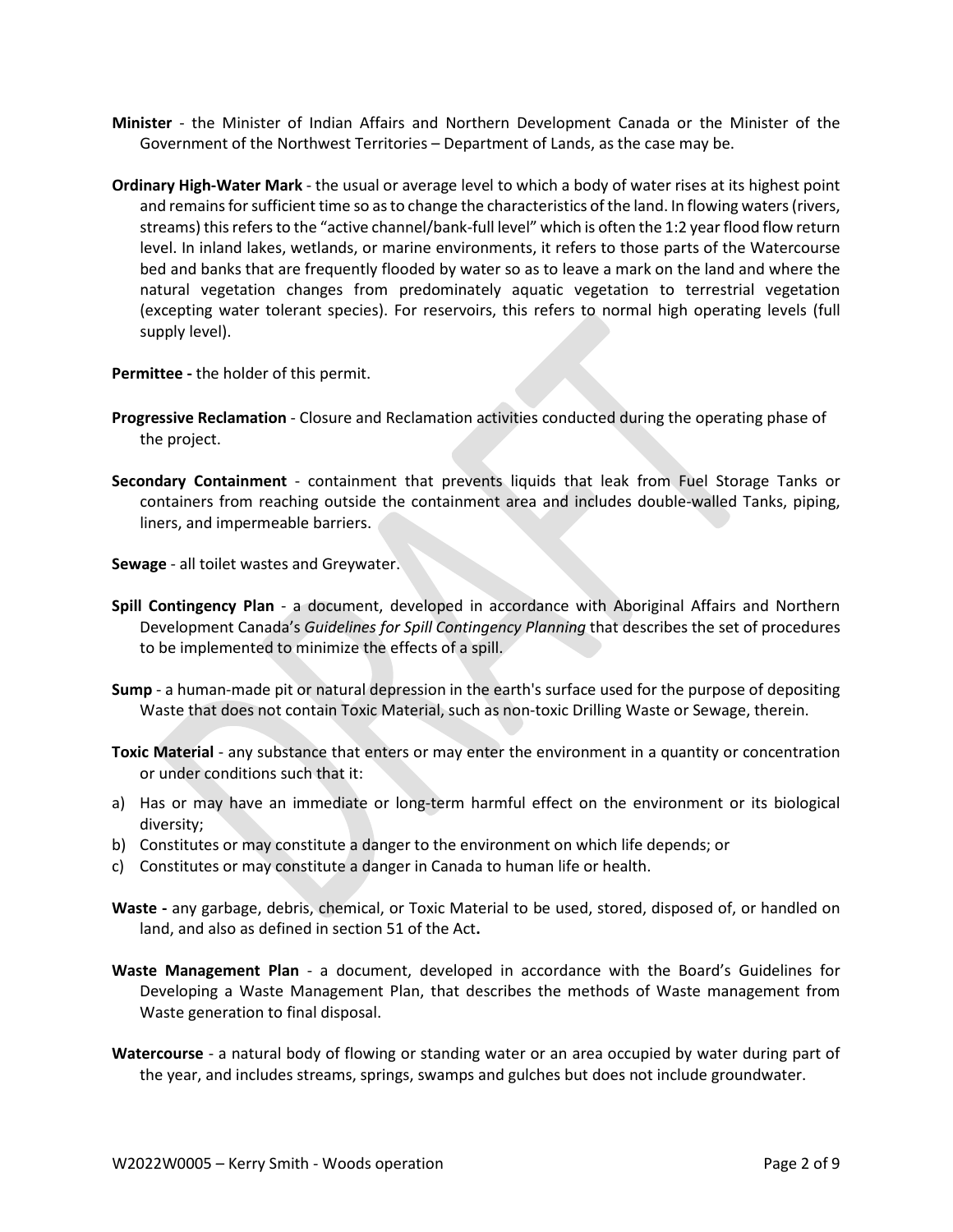Part C: Conditions Applying to All Activities (headings correspond to subsection 26(1) of the Mackenzie Valley Land Use Regulations)

|    | <b>Condition</b>                                                                                                                                                                                                                                                                                                                              | Category                                                  |
|----|-----------------------------------------------------------------------------------------------------------------------------------------------------------------------------------------------------------------------------------------------------------------------------------------------------------------------------------------------|-----------------------------------------------------------|
|    | $26(1)(a)$ Location and Area                                                                                                                                                                                                                                                                                                                  |                                                           |
| 1. | The Permittee shall only conduct this land-use<br>operation on lands designated in the application.                                                                                                                                                                                                                                           | <b>LOCATION OF ACTIVITIES</b>                             |
| 2. | The Permittee shall use an existing campsite, as<br>described in the complete application.                                                                                                                                                                                                                                                    | <b>USE EXISTING CAMP</b>                                  |
| 3. | Prior to the commencement of the land-use<br>operation, the Permittee shall accompany an<br>Inspector during an inspection of the proposed land<br>use area.                                                                                                                                                                                  | <b>INSPECT LOCATIONS</b>                                  |
|    | $26(1)(b)$ Time                                                                                                                                                                                                                                                                                                                               |                                                           |
| 4. | Option 1:<br>At least 48 hours prior to the initial commencement<br>of the land-use operation, the Permittee's Field<br>Supervisor shall notify the Board and contact an<br>Inspector at (867)                                                                                                                                                | <b>INITIAL NOTIFICATION - CONTACT</b><br><b>INSPECTOR</b> |
| 5. | At least 48 hours prior to commencement of the<br>land-use operation, the Permittee shall provide the<br>following information, in writing, to the Board and<br>an Inspector:<br>the name(s) of the person(s) in charge of the<br>a)<br>field operation;<br>alternates; and<br>b)<br>all methods for contacting the above<br>c)<br>person(s). | <b>IDENTIFY AGENT</b>                                     |
| 6. | At least ten days prior to the completion of the<br>land-use operation, the Permittee shall advise an<br>Inspector of:<br>a) the plan for removal or storage of equipment<br>and materials;<br>when final cleanup and reclamation of the land<br>b)<br>used will be completed; and<br>when the Final Plan will be submitted.<br>C)            | <b>REPORTS BEFORE</b><br><b>FINAL REMOVAL</b>             |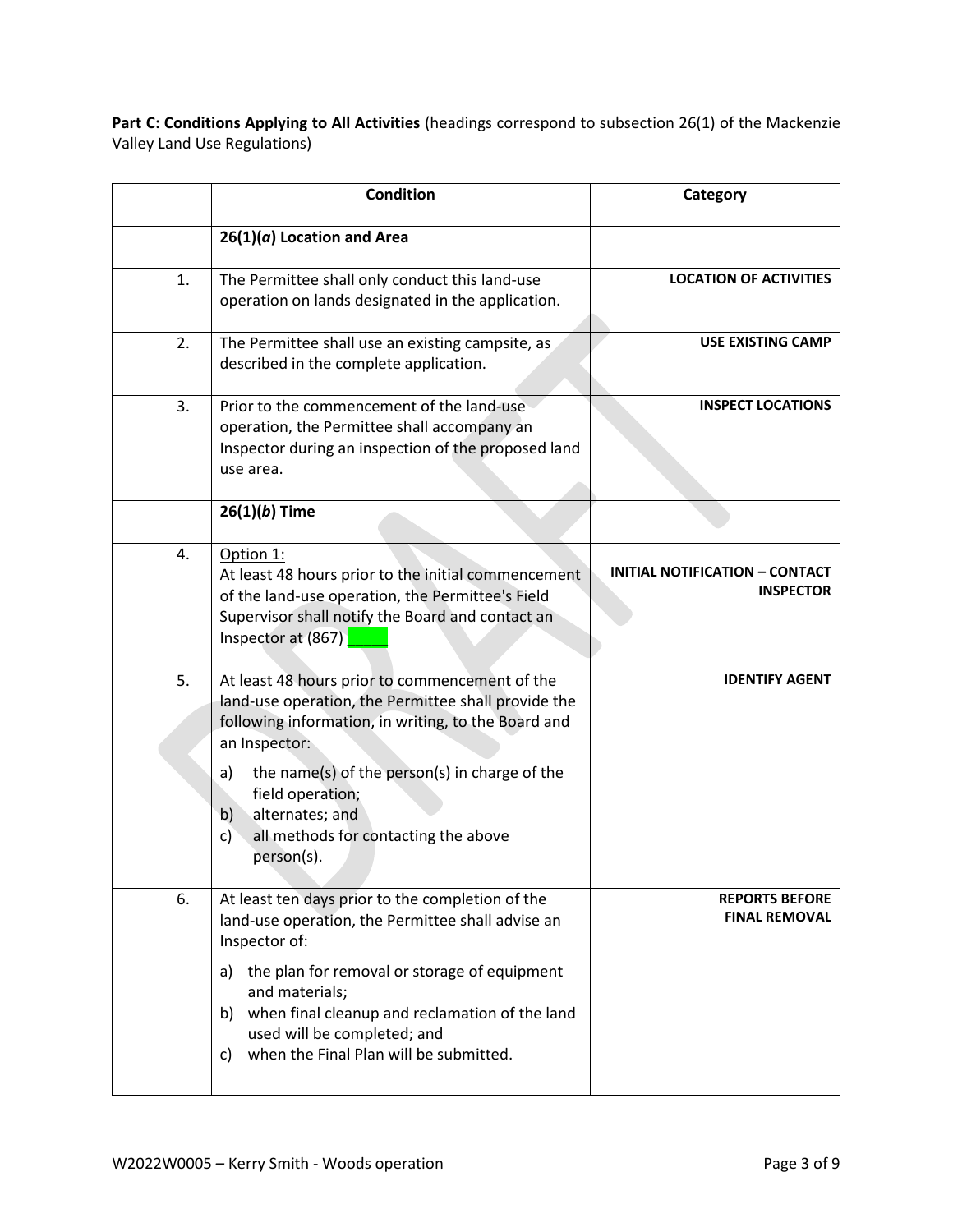|     | $26(1)(c)$ Type and Size of Equipment                                                                                                                                                     |                                   |
|-----|-------------------------------------------------------------------------------------------------------------------------------------------------------------------------------------------|-----------------------------------|
| 7.  | The Permittee shall only use equipment of a similar<br>type, size, and number to that listed in the<br>complete application.                                                              | USE APPROVED EQUIPMENT            |
| 8.  | The Permittee shall maintain fire-fighting<br>equipment at the site.                                                                                                                      | <b>FIRE-FIGHTING EQUIPMENT</b>    |
|     | 26(1)(d) Methods and Techniques                                                                                                                                                           |                                   |
|     | Intentionally left blank                                                                                                                                                                  |                                   |
|     | 26(1)(e) Type, Location, Capacity, and Operation of<br><b>All Facilities</b>                                                                                                              |                                   |
| 9.  | The Permittee shall ensure that the land use area is<br>kept clean at all times.                                                                                                          | <b>CLEAN WORK AREA</b>            |
|     | 26(1)(f) Control or Prevention of Ponding of<br>Water, Flooding, Erosion, Slides, and Subsidence<br>of Land                                                                               |                                   |
| 10. | The land-use operation shall not cause obstruction<br>to any natural drainage.                                                                                                            | <b>NATURAL DRAINAGE</b>           |
| 11. | The Permittee shall install and maintain suitable<br>erosion control structures as the land-use operation<br>progresses.                                                                  | PROGRESSIVE EROSION CONTROL       |
| 12. | The Permittee shall apply appropriate mitigation at<br>the first sign of erosion.                                                                                                         | <b>REPAIR</b><br><b>EROSION</b>   |
| 13. | The Permittee shall prepare the site in such a<br>manner as to prevent rutting or gouging of the<br>ground surface.                                                                       | PREVENTION OF RUTTING             |
| 14. | The Permittee shall suspend overland travel of<br>equipment or vehicles at the first sign of rutting or<br>gouging.                                                                       | <b>SUSPEND OVERLAND TRAVEL</b>    |
| 15. | The Permittee shall not move any equipment or<br>vehicles unless the ground surface is in a state<br>capable of fully supporting the equipment or<br>vehicles without rutting or gouging. | <b>VEHICLE MOVEMENT FREEZE-UP</b> |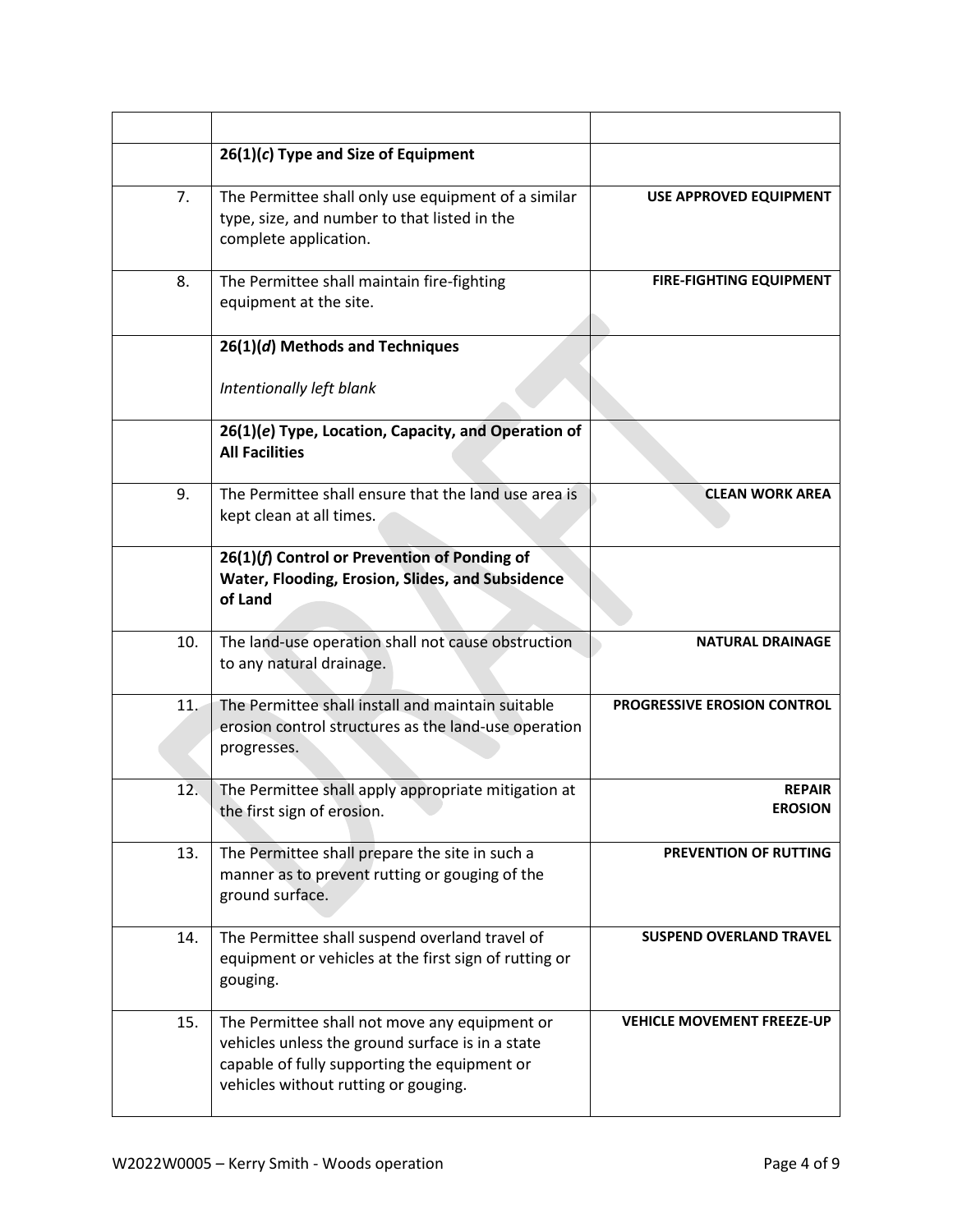| 16. | The Permittee shall-only use clean water and snow                                                  | <b>CONSTRUCT</b>                   |
|-----|----------------------------------------------------------------------------------------------------|------------------------------------|
|     | in the construction of ice bridges and snow fills.                                                 | <b>ICE BRIDGES SNOWFILLS</b>       |
|     |                                                                                                    |                                    |
|     | 26(1)(g) Use, Storage, Handling, and Ultimate<br><b>Disposal of Any Chemical or Toxic Material</b> |                                    |
|     |                                                                                                    |                                    |
| 17. | Option 1:                                                                                          | <b>WASTE PETROLEUM DISPOSAL</b>    |
|     | The Permittee shall dispose of all combustible                                                     |                                    |
|     | Waste petroleum products by removal to an                                                          |                                    |
|     | approved disposal facility.                                                                        |                                    |
| 18. | The Permittee shall provide written notification to                                                | <b>NOTIFICATION OF SOLID WASTE</b> |
|     | the Board and Inspector a minimum of 10 days                                                       | <b>DISPOSAL</b>                    |
|     | prior to the initial deposit of Waste, demonstrating                                               |                                    |
|     | that the licenced disposal facility has agreed to                                                  |                                    |
|     | accept the Waste and has the capacity to receive                                                   |                                    |
|     | the volumes of Waste requested.                                                                    |                                    |
|     | <b>OR</b>                                                                                          |                                    |
|     |                                                                                                    | <b>REMOVE GARBAGE</b>              |
|     | The Permittee shall dispose of all garbage, waste,                                                 |                                    |
|     | and debris from the land use area to an approved                                                   |                                    |
|     | waste disposal facility                                                                            |                                    |
|     |                                                                                                    |                                    |
|     | 26(1)(h) Wildlife and Fish Habitat                                                                 |                                    |
| 19. | The Permittee shall take all reasonable measures to                                                | <b>HABITAT DAMAGE</b>              |
|     | prevent damage to wildlife and fish Habitat during                                                 |                                    |
|     | this land-use operation.                                                                           |                                    |
|     |                                                                                                    |                                    |
|     | 26(1)(i) Storage, Handling, and Disposal of Refuse                                                 |                                    |
|     | or Sewage                                                                                          |                                    |
| 20. | The Permittee shall dispose of all Waste as                                                        | <b>WASTE MANAGEMENT</b>            |
|     | described in the Waste Management Plan, once                                                       |                                    |
|     | approved, and shall annually review the plan and                                                   |                                    |
|     | make any necessary revisions to reflect changes in                                                 |                                    |
|     | operations, technology, chemicals, or fuels, or as                                                 |                                    |
|     | directed by the Board. Revisions to the plan shall be                                              |                                    |
|     | submitted to the Board for approval.                                                               |                                    |
| 21. | The Permittee shall keep all garbage and debris in a                                               | <b>GARBAGE CONTAINER</b>           |
|     | secure container until disposal.                                                                   |                                    |
|     |                                                                                                    |                                    |
| 22. | The Permittee shall dispose of all Sewage and                                                      | <b>SEWAGE DISPOSAL - SUMP</b>      |
|     | Greywater into a Sump at least 100 metres from                                                     | <b>SETBACK</b>                     |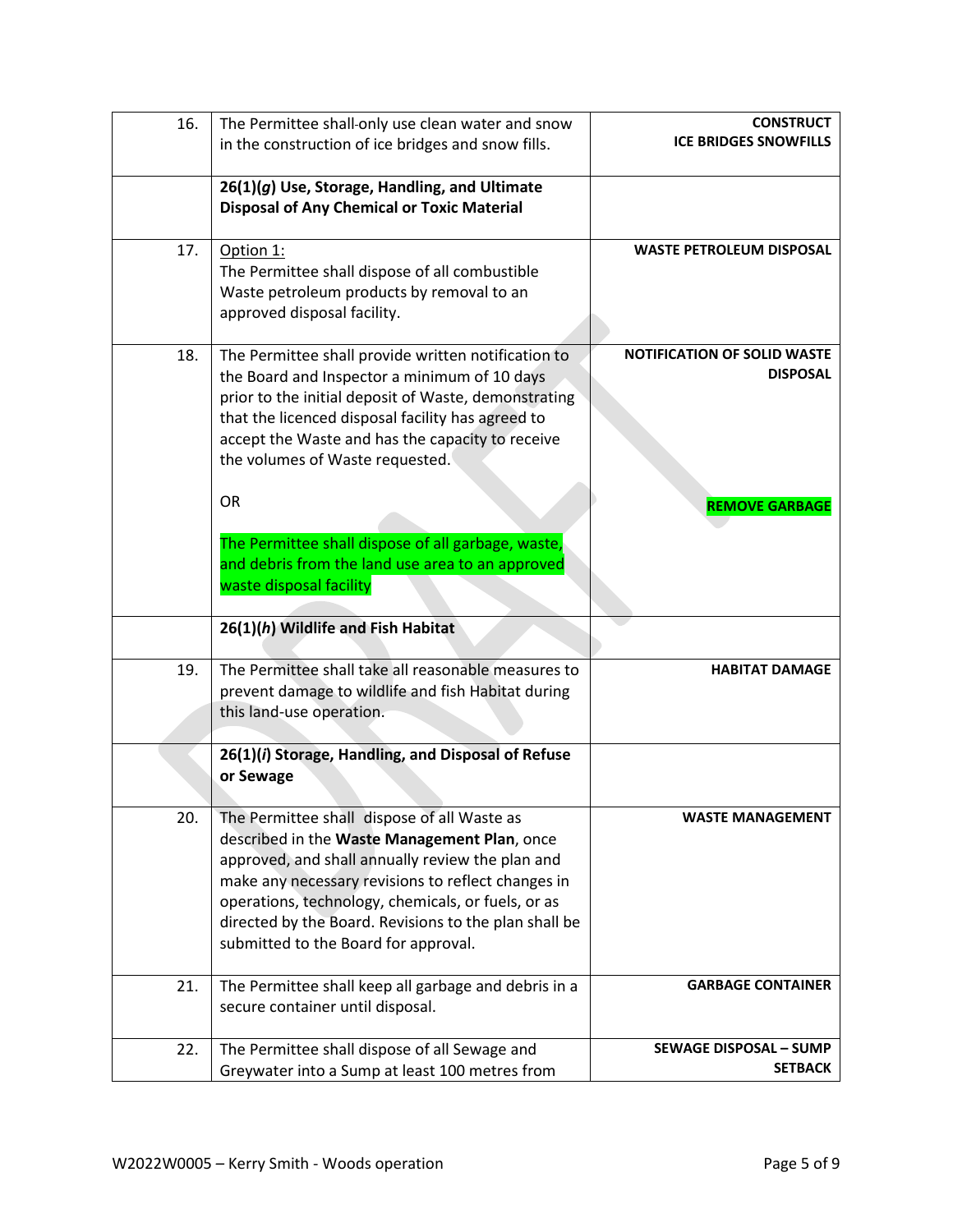|     | the Ordinary High-Water Mark of any                                                    |                                       |
|-----|----------------------------------------------------------------------------------------|---------------------------------------|
|     | Watercourse.                                                                           |                                       |
|     |                                                                                        |                                       |
|     | 26(1)(j) Protection of Historical, Archaeological,<br>and Burial Sites                 |                                       |
|     |                                                                                        |                                       |
| 23. | The Permittee shall not operate any vehicle or                                         | <b>ARCHAEOLOGICAL BUFFER</b>          |
|     | equipment within 150 metres of a known or                                              |                                       |
|     | suspected historical or archaeological site or burial                                  |                                       |
|     | ground.                                                                                |                                       |
| 24. | The Permittee shall not knowingly remove, disturb,                                     | <b>SITE DISTURBANCE</b>               |
|     | or displace any archaeological specimen or site.                                       |                                       |
|     |                                                                                        |                                       |
| 25. | The Permittee shall, where a suspected                                                 | <b>SITE DISCOVERY AND</b>             |
|     | archaeological or historical site, or burial ground is                                 | <b>NOTIFICATION</b>                   |
|     | discovered:                                                                            |                                       |
|     | immediately suspend operations on the site;<br>a)                                      |                                       |
|     | and                                                                                    |                                       |
|     | notify the Board at (867) 765-4592 or an<br>b)                                         |                                       |
|     | Inspector at $(867)$ , and the Prince of<br>Wales Northern Heritage Centre at 767-9347 |                                       |
|     | ext. 71251 or ext. 71255.                                                              |                                       |
|     |                                                                                        |                                       |
|     | 26(1)(k) Objects and Places of Recreational, Scenic,                                   |                                       |
|     | and Ecological Value                                                                   |                                       |
|     |                                                                                        |                                       |
|     | Intentionally left blank                                                               |                                       |
|     | 26(1)(/) Security Deposit                                                              |                                       |
|     |                                                                                        |                                       |
| 26. | Prior to the commencement of the land-use                                              | <b>SECURITY DEPOSIT</b>               |
|     | operation, the Permittee shall deposit with the                                        |                                       |
|     | Minister a security deposit in the amount of                                           |                                       |
|     | \$                                                                                     |                                       |
| 27. | All costs to remediate the area under this Permit                                      | <b>RESPONSIBILITY FOR REMEDIATION</b> |
|     | are the responsibility of the Permittee.                                               | <b>COSTS</b>                          |
|     |                                                                                        |                                       |
|     | 26(1)(m) Fuel Storage                                                                  |                                       |
| 28. | The Permittee shall:                                                                   | <b>REPAIR LEAKS</b>                   |
|     | examine all Fuel Storage Containers and Tank<br>a)                                     |                                       |
|     | for leaks; and                                                                         |                                       |
|     | repair all leaks immediately.<br>b)                                                    |                                       |
|     |                                                                                        |                                       |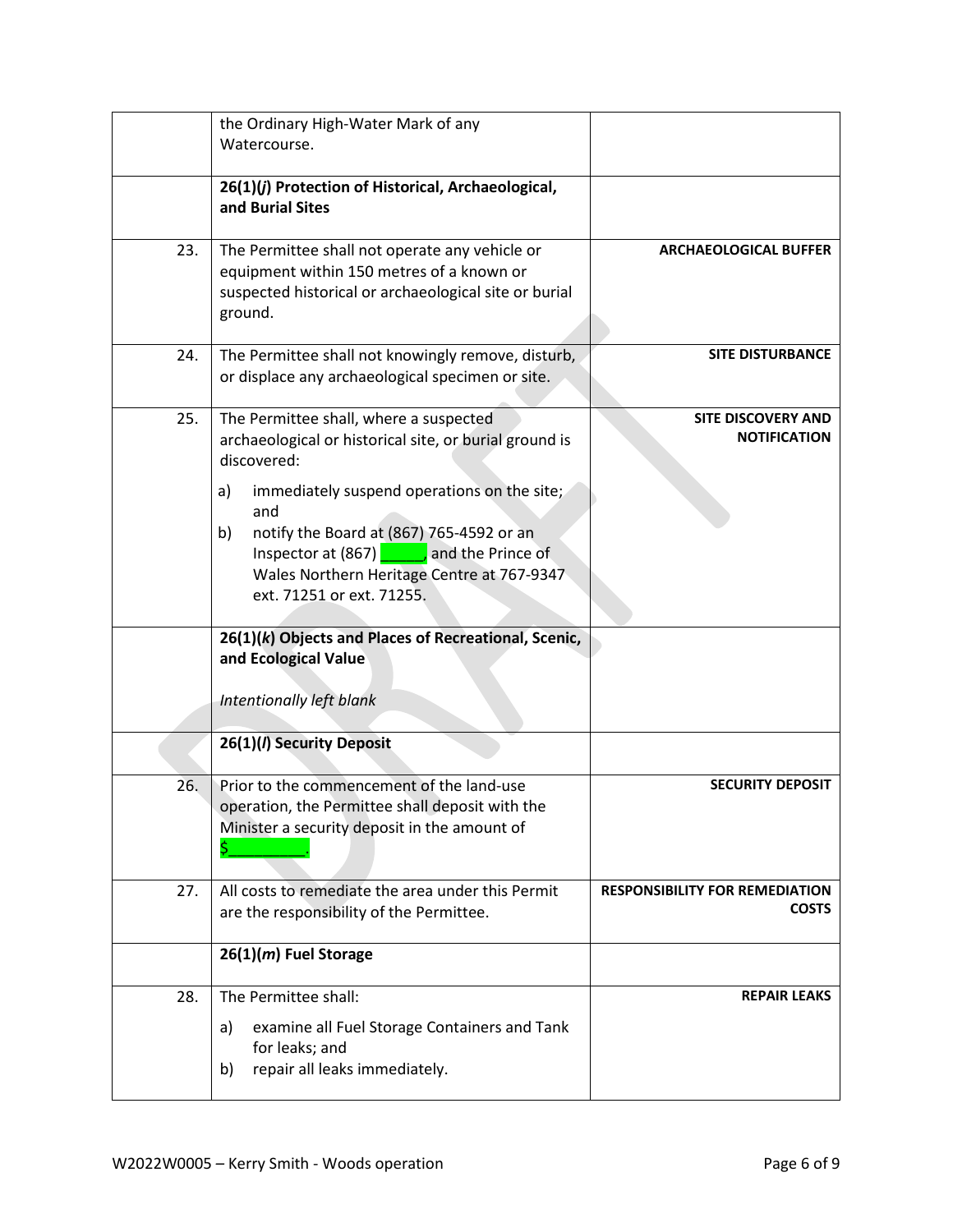| 29. | The Permittee shall place Fuel Storage Containers<br>and or Tanks a minimum of 100 metres from the<br>Ordinary High-Water Mark of any Watercourse,<br>unless otherwise authorized in writing by an<br>Inspector.                                                                                                                     | <b>FUEL STORAGE SETBACK</b>                        |
|-----|--------------------------------------------------------------------------------------------------------------------------------------------------------------------------------------------------------------------------------------------------------------------------------------------------------------------------------------|----------------------------------------------------|
| 30. | The Permittee shall set up all refueling points with<br>Secondary Containment.                                                                                                                                                                                                                                                       | <b>SECONDARY CONTAINMENT -</b><br><b>REFUELING</b> |
| 31. | The Permittee shall not allow petroleum products<br>to spread to surrounding lands or Watercourses.                                                                                                                                                                                                                                  | <b>FUEL CONTAINMENT</b>                            |
| 32. | The Permittee shall mark all Fuel Storage<br>Containers and Tanks with the Permittee's name.                                                                                                                                                                                                                                         | <b>MARK CONTAINERS AND TANKS</b>                   |
| 33. | The Permittee shall have a maximum of<br>litres<br>of fuel stored on the land use site at any time,<br>unless otherwise approved by the Board.                                                                                                                                                                                       | <b>MAXIMUM FUEL ON SITE</b>                        |
| 34. | The Permittee shall seal all outlets of Fuel Storage<br>Containers and store the containers on their sides<br>with the outlets located at 3 and 9 o'clock, except<br>for containers currently in use.                                                                                                                                | <b>SEAL OUTLET</b>                                 |
| 35. | The Permittee shall comply with the Spill<br>Contingency Plan, once approved, and shall<br>annually review the plan and make any necessary<br>revisions to reflect changes in operations,<br>technology, chemicals, or fuels, or as directed by<br>the Board. Revisions to the plan shall be submitted<br>to the Board for approval. | SPILL CONTINGENCY PLAN                             |
| 36. | Prior to commencement of the land-use operation<br>the Permittee shall ensure that spill-response<br>equipment is in place to respond to any potential<br>spills.                                                                                                                                                                    | <b>SPILL RESPONSE</b>                              |
| 37. | All equipment that may be parked for two hours or<br>more, shall have a hazmat/drip tray under it or be<br>sufficiently diapered. Leaky equipment shall be<br>repaired immediately.                                                                                                                                                  | <b>DRIP TRAYS</b>                                  |
| 38. | The Permittee shall clean up all leaks, spills, and<br>contaminated material immediately                                                                                                                                                                                                                                             | <b>CLEAN UP SPILLS</b>                             |
| 39. | During the period of this Permit, if a spill occurs or<br>is foreseeable, the Permittee shall:                                                                                                                                                                                                                                       | <b>REPORT SPILLS</b>                               |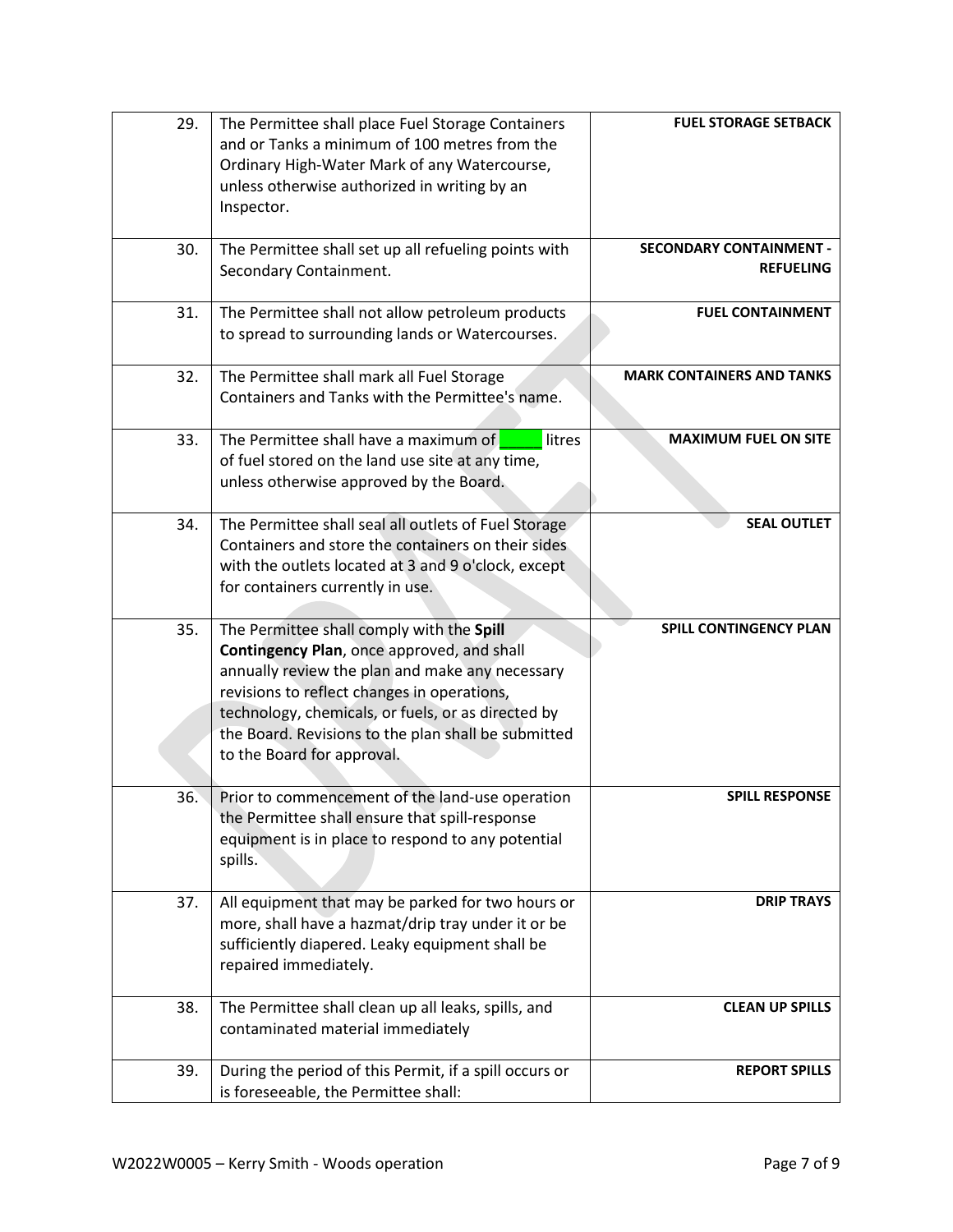|     | implement the approved Spill Contingency<br>a)                                                                                                                                                                                                                                                                                                                                                                                                                                                                                                                                                                                                                                                              |                                      |
|-----|-------------------------------------------------------------------------------------------------------------------------------------------------------------------------------------------------------------------------------------------------------------------------------------------------------------------------------------------------------------------------------------------------------------------------------------------------------------------------------------------------------------------------------------------------------------------------------------------------------------------------------------------------------------------------------------------------------------|--------------------------------------|
|     | Plan;<br>report it-immediately using the NU-NT Spill<br>b)<br>Report Form by one of the following methods:<br>Telephone: (867) 920-8130<br>Fax: (867) 873-6924<br>E-mail: spills@gov.nt.ca<br><b>Online: Spill Reporting and Tracking</b><br>Database<br>within 24 hours, notify the Board and an<br>C)<br>Inspector; and<br>within 30 days of initially reporting the incident,<br>d)<br>submit a detailed report to the Board and an<br>Inspector, including descriptions of causes,<br>response actions, and any changes to<br>procedures to prevent similar occurrences in<br>the future. Any updates to this report shall be<br>provided to the Board and an Inspector in<br>writing as changes occur. |                                      |
|     | 26(1)(n) Methods and Techniques for Debris and<br><b>Brush Disposal</b>                                                                                                                                                                                                                                                                                                                                                                                                                                                                                                                                                                                                                                     |                                      |
| 40. | The Permittee shall progressively dispose of all<br>brush and trees; all disposal shall be completed<br>prior to the end of this land use operation                                                                                                                                                                                                                                                                                                                                                                                                                                                                                                                                                         | <b>BRUSH DISPOSAL/ TIME</b>          |
| 41. | The Permittee shall not clear areas larger than<br>identified in the complete application.                                                                                                                                                                                                                                                                                                                                                                                                                                                                                                                                                                                                                  | <b>MINIMIZE AREA CLEARED</b>         |
|     | 26(1)(o) Restoration of the Lands                                                                                                                                                                                                                                                                                                                                                                                                                                                                                                                                                                                                                                                                           |                                      |
| 42. | All outstanding liabilities and obligations of the<br>Permittee in relation to work performed or<br>required to be performed under Land Use Permit<br>[W2015W0007] are fully incorporated into and<br>subsumed under this Permit, and the Permittee<br>must therefore complete the restoration and other<br>obligations set out in or incurred under Permit<br>[W2015W0007], as well as such further obligations<br>as may be set out in or incurred under this Permit.                                                                                                                                                                                                                                     | <b>TRANSFER OF LIABILITIES</b>       |
| 43. | Prior to the end of the land-use operation, the<br>Permittee shall complete all cleanup and<br>restoration of the lands used.                                                                                                                                                                                                                                                                                                                                                                                                                                                                                                                                                                               | <b>FINAL CLEANUP AND RESTORATION</b> |